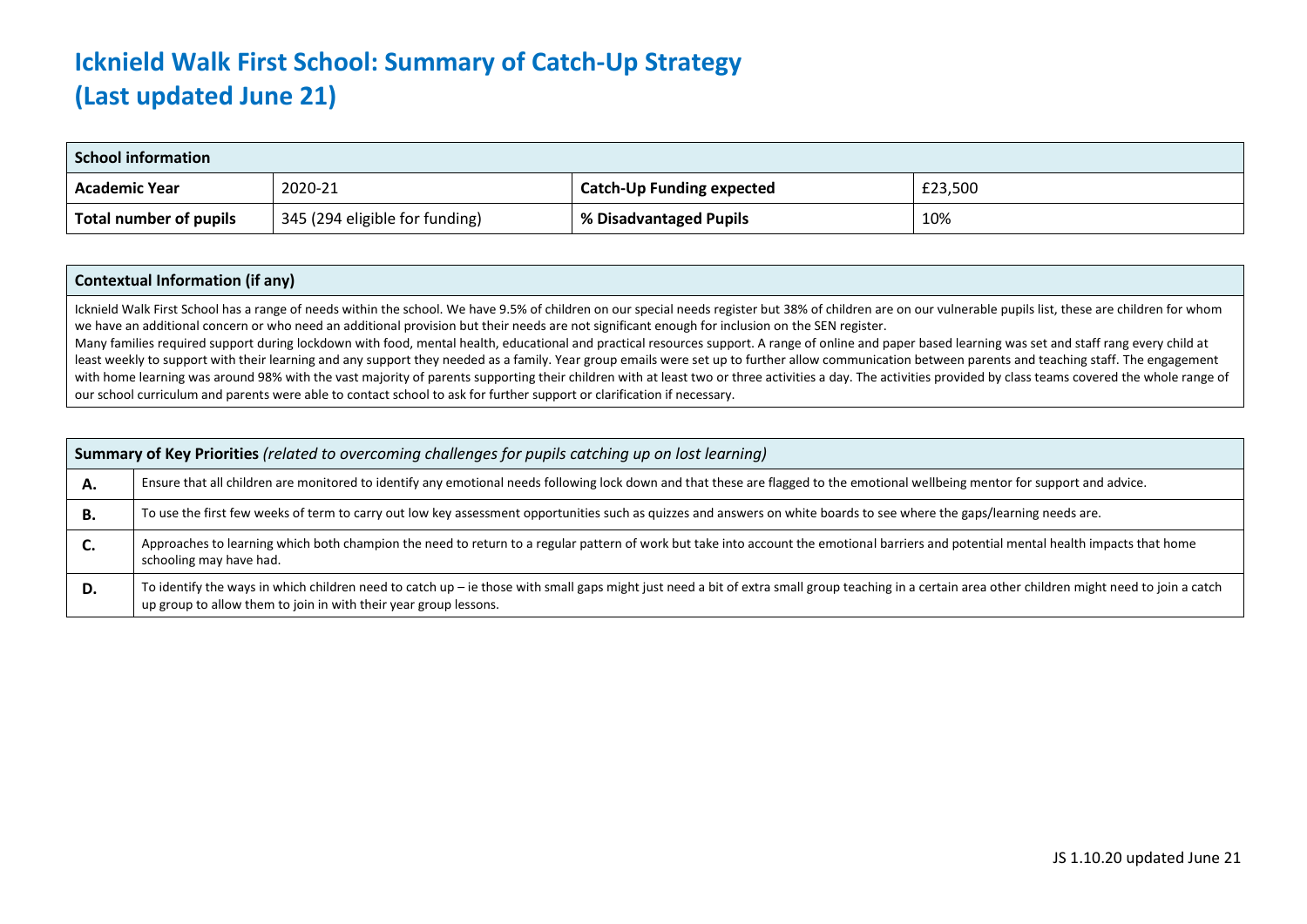| <b>Summary of Expected Outcomes</b> |                                                                                                                                                                                                                                                                                                                                                                                                     |  |  |  |
|-------------------------------------|-----------------------------------------------------------------------------------------------------------------------------------------------------------------------------------------------------------------------------------------------------------------------------------------------------------------------------------------------------------------------------------------------------|--|--|--|
| А.                                  | To make the return to school a happy and exciting experience. To help them to settle into our new routines with a limited amount of worry or stress. A special focus on ways to help children<br>leave their carers and help them to come into class at the beginning of the day.<br>To find alternative provision and ways of supporting children who are struggling to settle $-$ use of P block. |  |  |  |
| В.                                  | By end of Autumn term children should, with quality first teaching and support where required, have regained academic confidence to resume their learning with the rest of their peers. Any<br>children identified as not meeting this expectation are further targeted for intervention.                                                                                                           |  |  |  |
| J.                                  | The school expects, over the course of the year, to be able to guide the children to a point where outcomes are broadly in line with previous years.                                                                                                                                                                                                                                                |  |  |  |

| <b>Summary of Proposed Provision for</b><br>Autumn term into Spring term |                                                                                                                                            | How?                                                                                                                                                                 | Monitoring-<br>measuring impact                                                          | <b>Cost School Budget</b>                                                     | <b>Cost National Funding</b>                                                                                                     |
|--------------------------------------------------------------------------|--------------------------------------------------------------------------------------------------------------------------------------------|----------------------------------------------------------------------------------------------------------------------------------------------------------------------|------------------------------------------------------------------------------------------|-------------------------------------------------------------------------------|----------------------------------------------------------------------------------------------------------------------------------|
| 1.                                                                       | See section 1 of SDP - focus on Feeling Good<br>5 allowing time for support for children's<br>mental health especially in the autumn term. | Assembly/talking circle themes<br>Class time activities                                                                                                              | Pupil voice<br>Cpoms recorded incidents                                                  | Limited cost - school staff<br>time                                           |                                                                                                                                  |
|                                                                          |                                                                                                                                            | The way in which the curriculum is delivered $-$<br>shorter bursts<br>Focused and targeted praise<br>Use of learning powers - rewards for using them                 | Parental comments<br>Lesson observations                                                 |                                                                               |                                                                                                                                  |
| 2.                                                                       | Children who are identified for catch up<br>group support to begin working in these<br>groups - focus on phonics, reading and<br>maths.    | Maths: Use the diagnostic maths tests to identify<br>gaps. HfL to support staff with analysis of results<br>and help to identify the next steps for the<br>children. | Diagnostic maths test<br>scores and reassess at end<br>of term.                          | School staff time for<br>assessments and working<br>with HfL advisory teacher | Cost of HfL advisory teacher<br>contract £1000                                                                                   |
|                                                                          |                                                                                                                                            | Maths: Time to assess and identify children who<br>would benefit from 1:1 catch up work. Train staff<br>to deliver the intervention                                  | Staff are confident and<br>ready to deliver<br>intervention. Children are<br>identified. |                                                                               | Cost of course for maths<br>intervention training for 3 TAs<br>£600<br>£300 Additional hours for staff<br>to train or be covered |
|                                                                          |                                                                                                                                            | Maths: Use programme of resources from HfL<br>and allocated additional adults for that bubble,<br>to allow intervention to take place.                               | Intervention is delivered<br>and children are assessed<br>using HfL post intervention    |                                                                               | £150 to cover staff to carry<br>out assessment.                                                                                  |

JS 1.10.20 updated June 21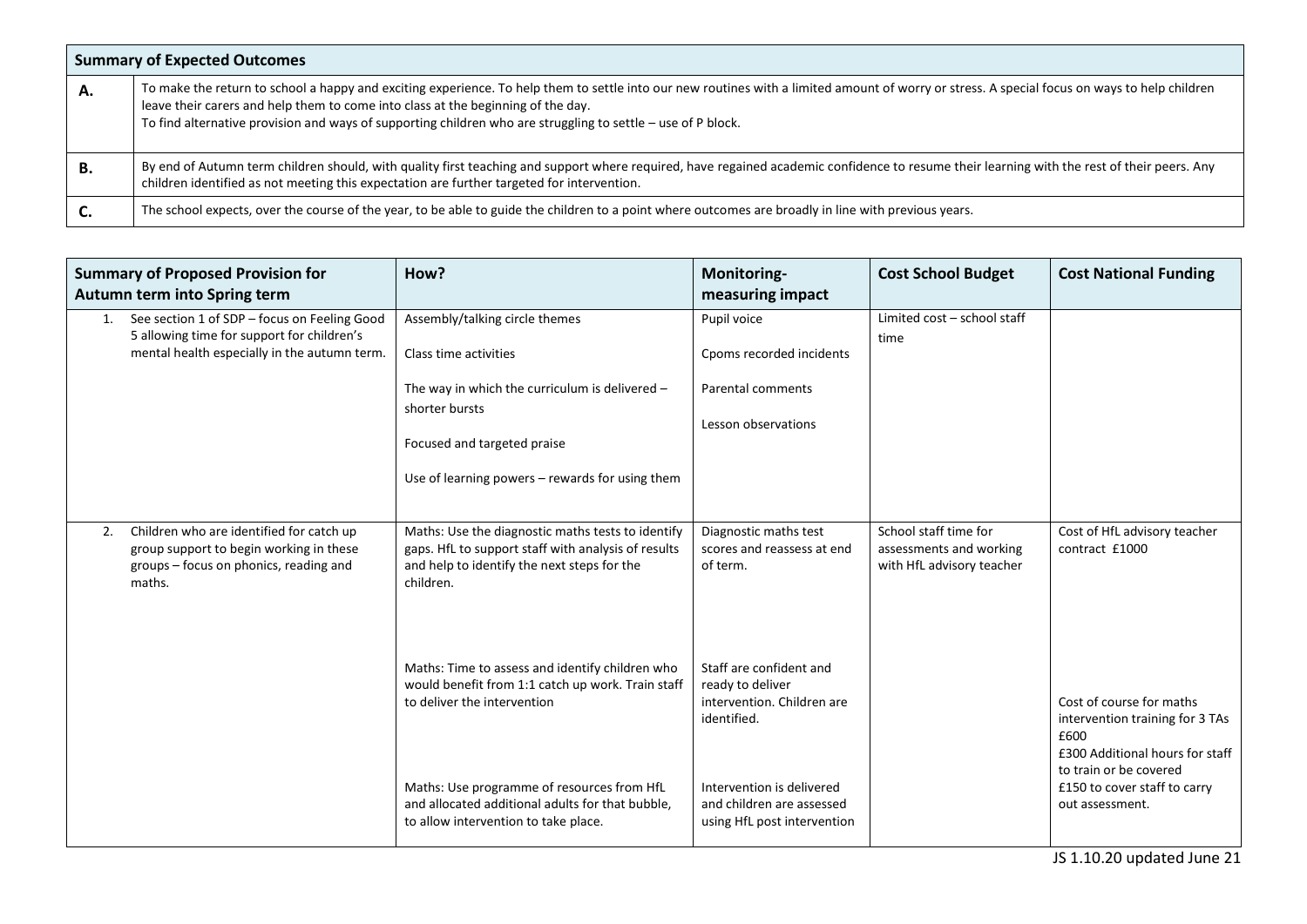|    |                                                                                                                                                                  |                                                                                                                                                              | assessment and show                                                   |                                                                                                                                    | £3,000 to deliver intervention                                                                                                                                |
|----|------------------------------------------------------------------------------------------------------------------------------------------------------------------|--------------------------------------------------------------------------------------------------------------------------------------------------------------|-----------------------------------------------------------------------|------------------------------------------------------------------------------------------------------------------------------------|---------------------------------------------------------------------------------------------------------------------------------------------------------------|
|    |                                                                                                                                                                  |                                                                                                                                                              | progress                                                              |                                                                                                                                    | to selected children in year                                                                                                                                  |
|    |                                                                                                                                                                  |                                                                                                                                                              |                                                                       |                                                                                                                                    | 2,3,4                                                                                                                                                         |
|    |                                                                                                                                                                  | Phonics: Identify children who are below the rest<br>of the class in phonics in year 1 and use<br>additional TA to provide small group additional<br>phonics | Phonics check results for<br>Year 1 -before and after<br>intervention |                                                                                                                                    | £1,920                                                                                                                                                        |
|    |                                                                                                                                                                  | Spelling and reading: Train TA to deliver Tracks                                                                                                             | Spelling and reading scores<br>before and after Tracks                | Cost of Tracks delivery                                                                                                            | Cost of Tracks training £740                                                                                                                                  |
|    |                                                                                                                                                                  |                                                                                                                                                              |                                                                       |                                                                                                                                    |                                                                                                                                                               |
| 3. | Children with persistent emotional wellbeing<br>needs to be referred to play therapy<br>counselling or provided something for<br>Emotional Well-Being in school. | Train TA in drawing and talking to allow us to<br>provide this to more children.                                                                             | SDQ scores before and after<br>intervention                           |                                                                                                                                    | Cost of Drawing and Talking<br>training £225 plus £100<br>training time.<br>Cost of adult cover to allow<br>delivery of drawing and<br>talking £600 (approx.) |
|    |                                                                                                                                                                  | Nessie art therapy                                                                                                                                           | SDQ scores before and after                                           | Nessie to use a grant to fund<br>first four sessions - use<br>catch up fund for more if<br>necessary. Use school art<br>resources. |                                                                                                                                                               |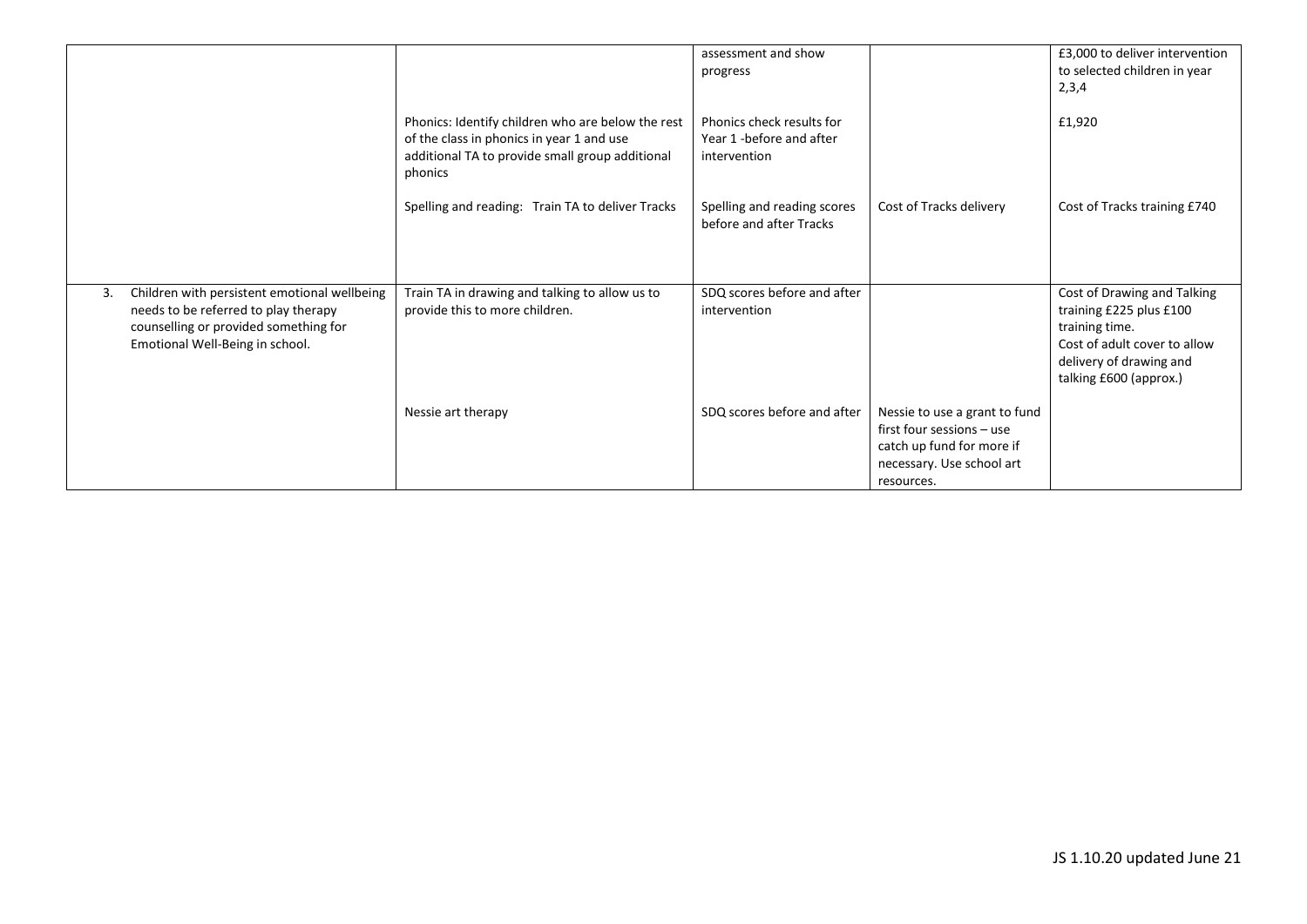| <b>Summary of Proposed Provision for</b><br>Summer term 2021 (continuation of the<br>above) |                                                                                             | How?                                                                                                                              | Monitoring-<br>measuring impact                                                                                                                                         | <b>Cost School Budget</b>                                                                         | <b>Cost National Funding</b>       |
|---------------------------------------------------------------------------------------------|---------------------------------------------------------------------------------------------|-----------------------------------------------------------------------------------------------------------------------------------|-------------------------------------------------------------------------------------------------------------------------------------------------------------------------|---------------------------------------------------------------------------------------------------|------------------------------------|
| 1.                                                                                          | Targeted maths catch $up$ – focusing on gaps<br>in learning and the most essential learning | Use the maths advisory teacher from HfL and<br>purchase the Maths Summer Success resources                                        | Transition handovers - that<br>clearly identify to receiving<br>teacher gaps and what                                                                                   | Staff meeting time/training<br>time<br>Use of advisory teacher<br>from HfL (already<br>purchased) | £150 for summer success<br>project |
| 2.                                                                                          | Additional reading 1:1 practice for year 2<br>children                                      | Use of additional TA to work every morning<br>during reading time hearing reading and<br>supporting with comprehension            | Reading and<br>comprehension of children<br>is improved and closer to<br>ARE                                                                                            |                                                                                                   | £600                               |
| 3.                                                                                          | Chrome books to be used in class for access<br>to a range of learning tools                 | The chrome books have been donated they now<br>need a school management system to allow<br>them to be used more easily in school. | Chrome books are used<br>regularly in classrooms to<br>support learning for<br>children who need<br>additional support in<br>recording or practicing<br>specific skills |                                                                                                   | £450                               |